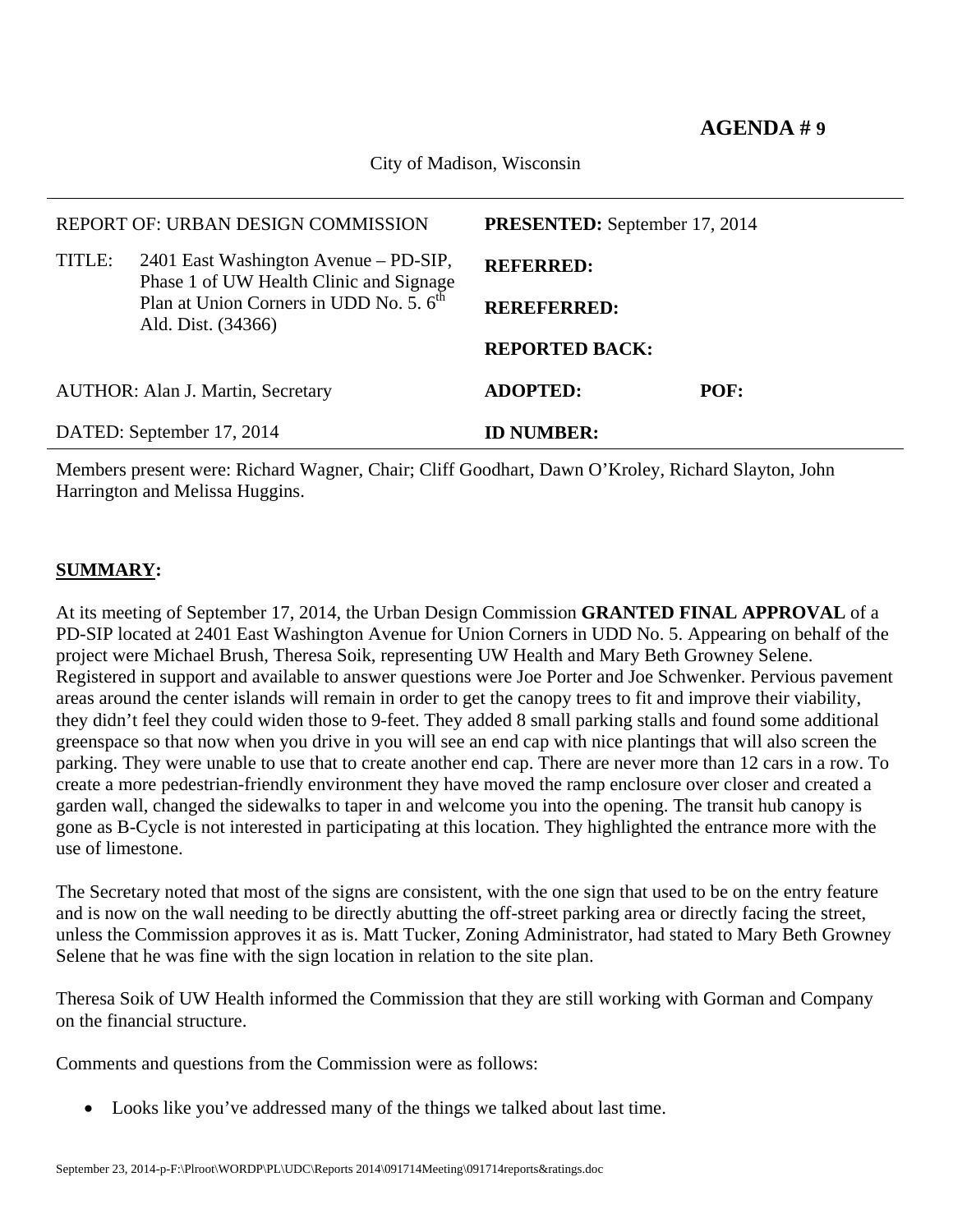• This should not set a precedent for buildings along public street fronts that do not have any pedestrian penetrations (door to street).

## **ACTION:**

On a motion by Harrington, seconded by Goodhart, the Urban Design Commission **GRANTED FINAL APPROVAL**. The motion was passed on a vote of (4-1) with Slayton voting no. The motion noted that this should not set a precedent for buildings along public street fronts that do not have any pedestrian penetrations (door to street). The motion also approved the proposed signage for the project.

After the Commission acts on an application, individual Commissioners rate the overall design on a scale of 1 to 10, including any changes required by the Commission. The ratings are for information only. They are not used to decide whether the project should be approved. The scale is  $1 =$  complete failure;  $2 =$  critically bad;  $3 =$ very poor;  $4 =$  poor;  $5 =$  fair;  $6 =$  good;  $7 =$  very good;  $8 =$  excellent;  $9 =$  superior; and  $10 =$  outstanding. The overall rating for this project is 7.